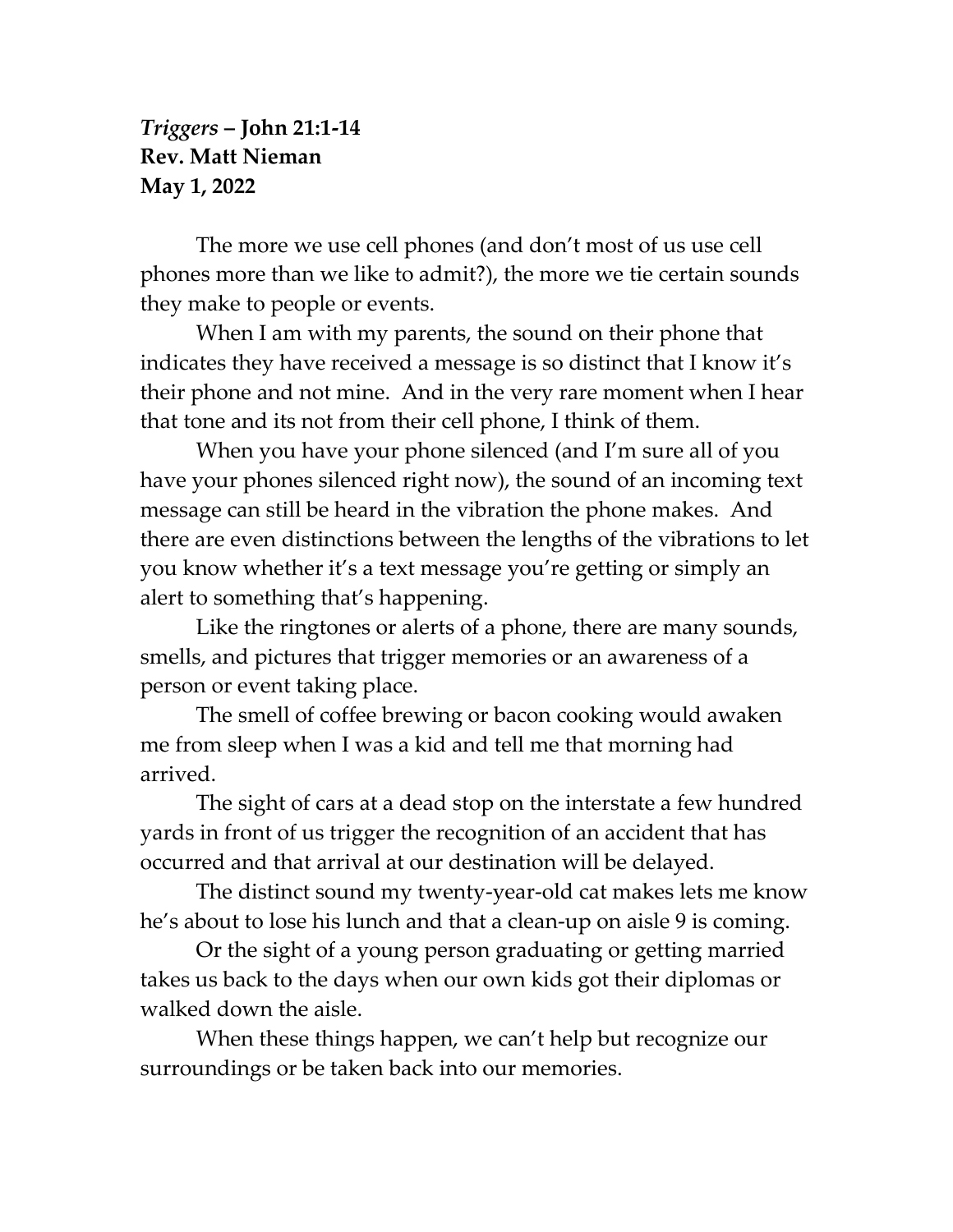The seasons of the year certainly serve as triggers, too. The first sight of green in our yards triggers spring's approach. The first start of the air conditioner triggers the warmth of summer, the first turning of the leaves triggers the crispness of autumn, and the first frost on the ground triggers the coming of winter.

For people of faith, the turning of the church calendar, too, makes us aware of the significant events that have shaped us.

I'll never forget that when Joey was five years old, he and I were sitting at the kitchen table early in the morning on the Saturday before Easter mapping out the day in front of us. I had agreed to take him to a movie later in the day, which he was excited about (Jacob had something else going on that day). But before that, I said, we have to go to the church for what they called the Easter Eggstravaganza.

"Oohh," he said. "What will we do there?"

"Well, there will be an inflatable bounce house." And his eyes lit up.

"And there's going to be a piñata for the kids to hit." And his eyes got a little bigger.

"And," I said, "there's going to be an Easter egg hunt."

And Joey's eyes got even bigger and suddenly he shouted, "Christ is risen!"

For this five-year-old preacher's kid, it was the search for plastic eggs with chocolate inside that triggered recognition of the risen Christ.

The text from John 21 today contains moments of recognition moments when these ordinary people, based on something they saw happen, triggered clear awareness of Christ's presence.

On two different occasions, a fascinating event occurred that, based on the disciples' knowledge of who could've been responsible, signaled a resounding affirmation of God's nearness.

The disciples, struggling to find the right place on the water where the nets would garner a catch, succumb to the instructions of a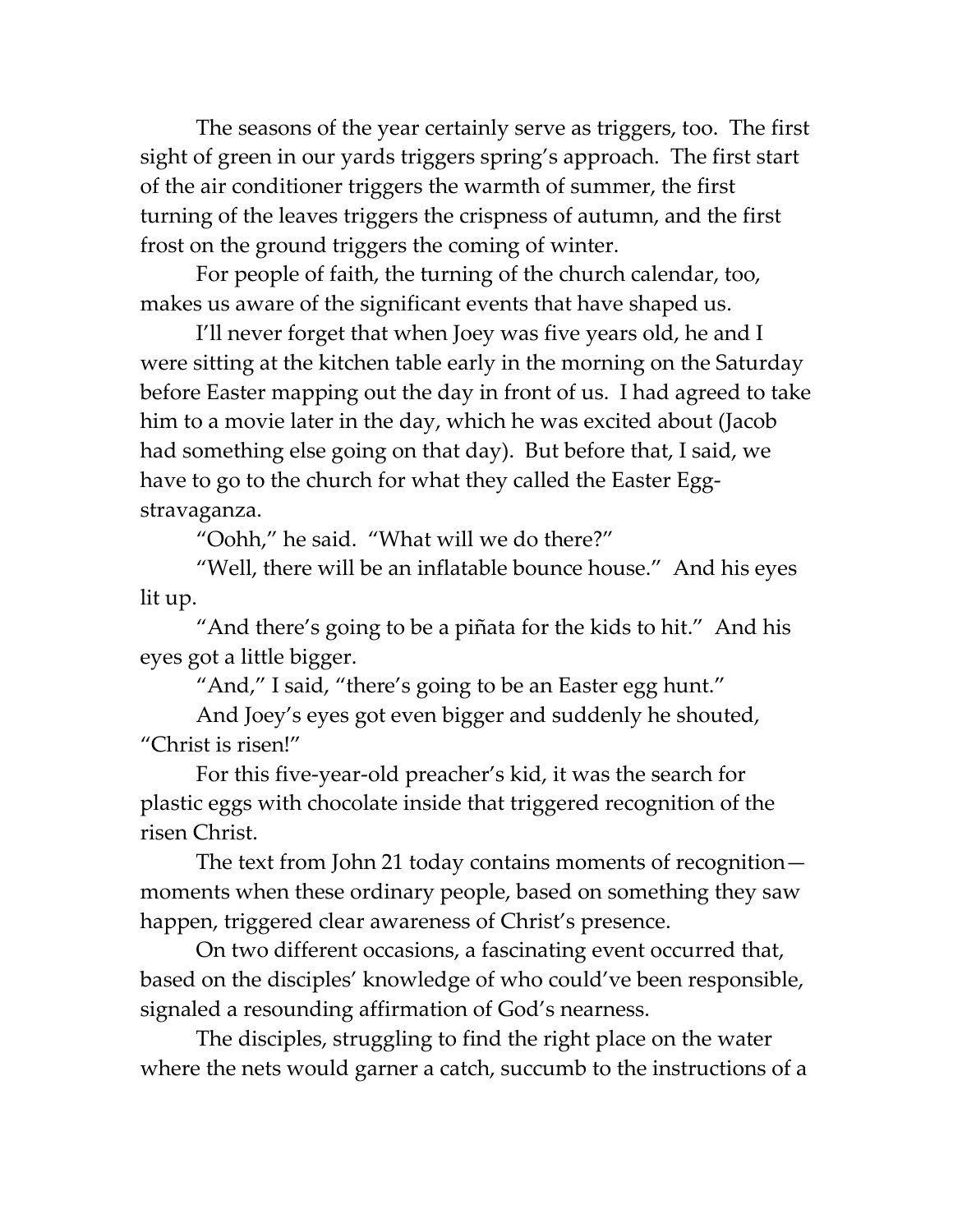guy standing on the shore who redirects their nets to other side of the boat. And when these nets come up this time, they are full of fish.

That seemingly rich harvest is the unmistakable work of Jesus, so says one of the disciples.

When they had all come ashore, they found a fire going with fish cooking on it and some bread. The disciples are invited by the host to sit and have breakfast. And upon hearing that invitation, the disciples didn't have to bother to ask who he was. His invitation to them to share in the bountiful meal was all the proof they needed of Jesus' presence.

In both these encounters, Jesus' identity was triggered not by self-identifying words but by the gifts he brought them--gifts that were relevant to their own lives at that distinctive moment: fish to make a living and breakfast to feed their hungry stomachs.

In the sea of Tiberius, if anybody was going to know where the fish were, it should have been the disciples. Fishing there was their livelihood. So when the guy standing on the shore tells them to throw the nets on the other side of the boat and they find a bonanza, it could have only meant one thing.

And when they are later offered breakfast on the shore, this host's invitation to them to share in the meal he had provided instantly revealed who he was. "Come and eat," he said to them. They had heard those words before.

They recognized the risen Christ because he revealed himself in ways that were unique to them and left them no doubt.

There are moments in our own lives when we have little doubt that Christ is near. And those moments come in the people we meet or the places we visit—people and places that are unique to the joys we find and the challenges we face.

I would imagine that for those of you who worship in this space on a regular basis, simply entering this sanctuary (or these beautiful church grounds) triggers the presence of a God who is vast, mighty, and victorious. This space would seem to leave no doubt about that. It's an awe-inspiring space.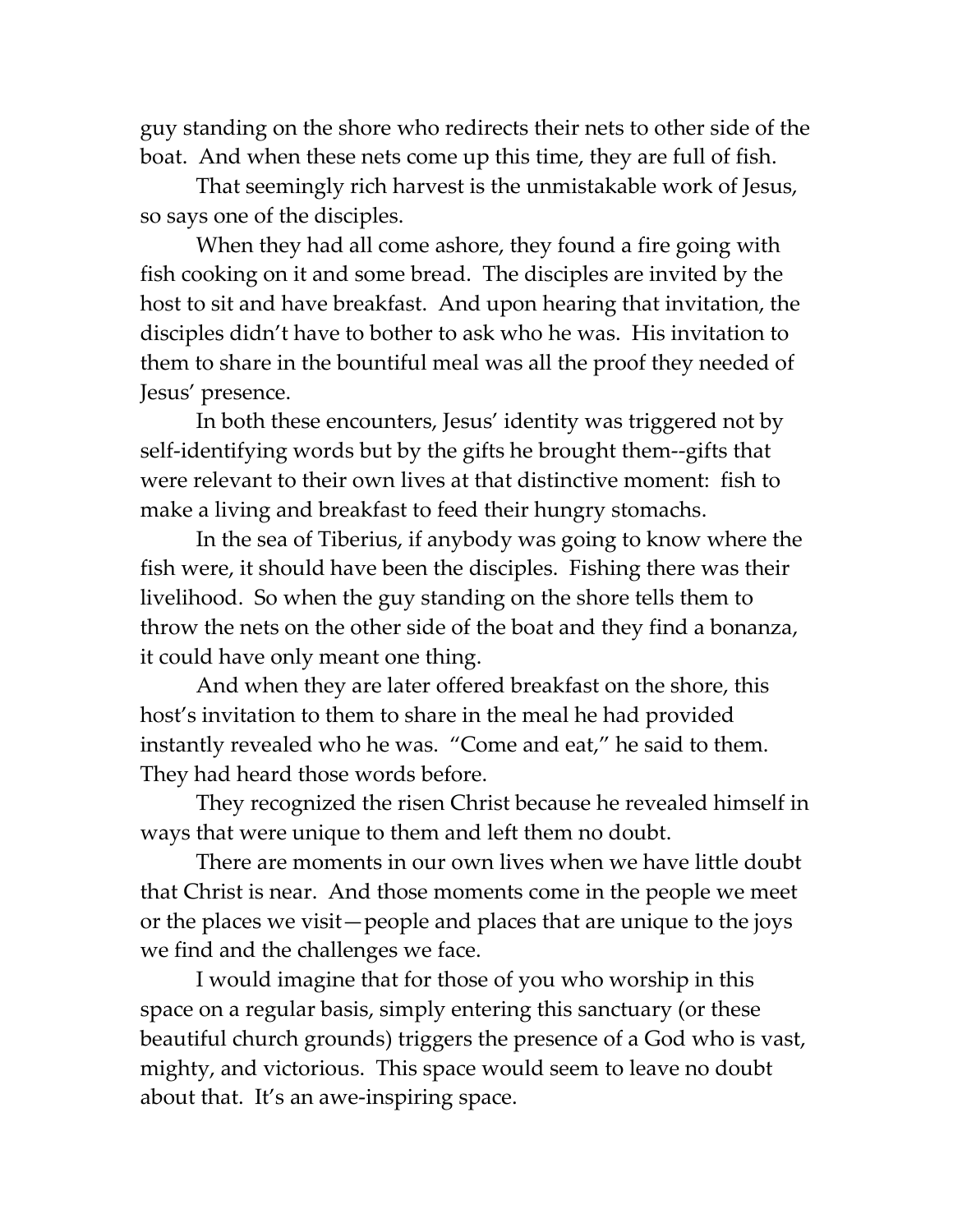By the same token, we also experience triggers that reveal God's intimacy and personal love for us: the child or grandchild who tells us they love us; the text or phone message from a kid we've mentored—who betrayed our trust at one point but who now expresses in his long message how much he needs us in his life and wants an opportunity to make things right; or the person, who in the midst of a down day we're having, takes the time to pop in and thank us for something we didn't realize meant so much.

These people, these events, these places reveal the living God.

As we cherish those moments when Christ makes himself known, we should remember that God uses us as triggers, too, so that others might have the living Lord revealed to them. We are the vessels by which God becomes known to the world. After all, like he told Peter, so he tells us, "Feed my sheep."

I may have shared this with you before, but at the church I served in Nebraska, we served a meal a few times a year for a local prison ministry on Sunday evenings. Different groups in the church would sign up to take it on our assigned nights.

The first few times we brought the meal, we served barbeque. And one of the side dishes that goes great with barbeque is baked beans. Well, after the meal, we noticed that not many of the baked beans were being eaten. They were were pretty tasty, but the roaster was still quite full after everybody had gone through the line.

Puzzled by this, we soon discovered that baked beans were a staple back at the work release center where the inmates lived. They got beans in some form there all the time. And when these folks arrived at our meal, then, one look at our baked beans triggered thoughts of a home they didn't want to be reminded of.

From that point on, we scrapped the baked beans. Instead, our side dishes became homemade salads. Those salads disappeared in no time, because they were tasty but also because they triggered memories of home and the hospitality they remembered receiving at home from their mothers or grandmothers or spouses.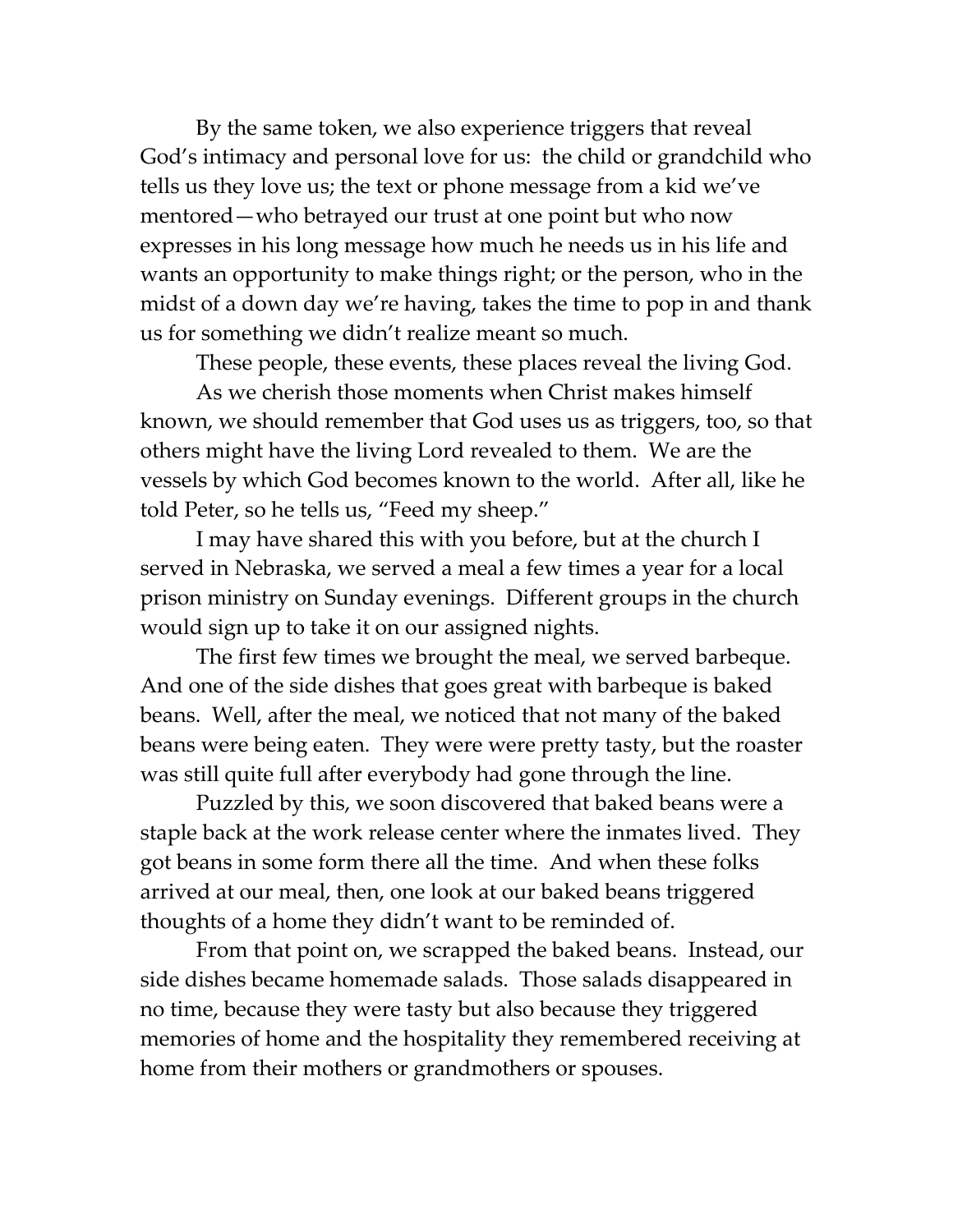Maybe homemade salads didn't trigger the presence of the risen Christ in these folks, but perhaps they, made lovingly by God's people, triggered thoughts of what Christ brings—comfort, hope, and love.

Christ is present and reveals himself through us—the people who intersect daily with those deeply in need of hope amid their daily journeys.

Rev. Gary D. Jones was at one time rector of St. Stephens Episcopal Church in Richmond, Virginia. In an article he wrote for a newsletter called *Spirit*, he shared his experience at a clinic where he himself had been treated for cancer.

"Not long ago, I had to return to the clinic to have my blood drawn and analyzed, just to make sure the chemotherapy wasn't killing me. Those visits were hard, and I wasn't eager to return. All the way there, I was dreading it.

"And when I arrived, I saw it was all pretty much the same – lots of bald people waiting to have their blood drawn or to receive a blood transfusion. Some with family members, others waiting alone, and a few with a kind of vacant look in their eyes. 'How did I get here?' they seemed to be thinking. 'I'm going to die soon anyway; maybe I should just go home. But I'm afraid. Nobody knows what this is really like…if only somebody would hold me and love me….'

"And once in a while, a drug rep or a doctor would come walking briskly through the waiting room, heels clacking loudly on the floor, seemingly oblivious to the wasted patients around them. I remembered seeing such healthy and hardy people stomping by when I had been a patient – I remembered wishing they would slow down. I wanted them to realize that they were walking on holy ground here, and a gentler presence was called for. But then I remembered – this purpose-driven stride was the way I had always walked through waiting rooms and nursing homes myself. I knew what it was like to feel very busy, with lots of important work to do.

"And then I noticed the sweet nurses who had played such an important role in my healing. I had hair now, so they didn't